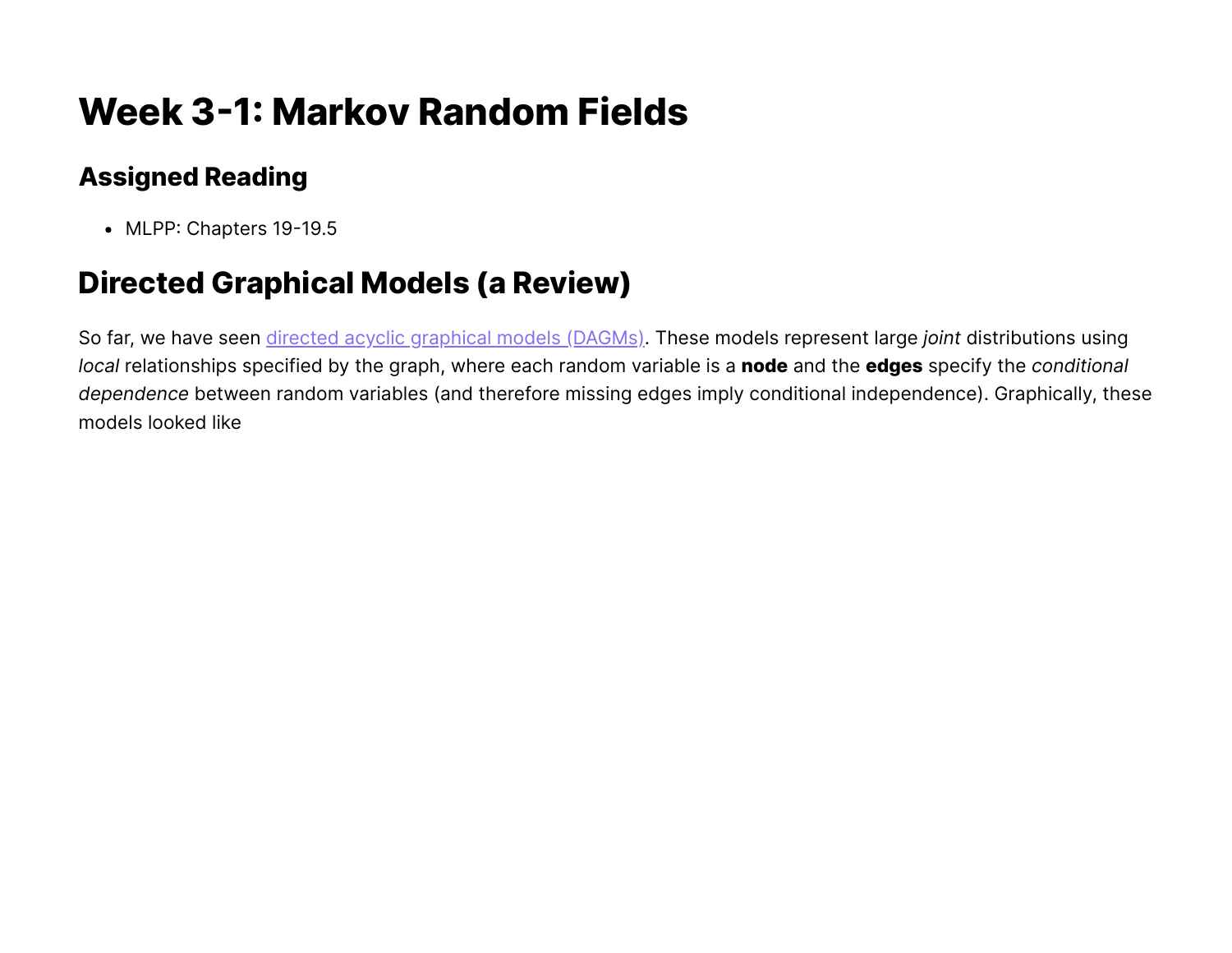

The graph factorizes according to the local conditional probabilities

$$
p(x_{1,...,N})=\prod_i^N p(x_i|x_{\pi_i})
$$

where  $x_{\pi_i}$  are the parents of node  $x_i.$ 

Each node is conditionally independent of its non-descendents given its parents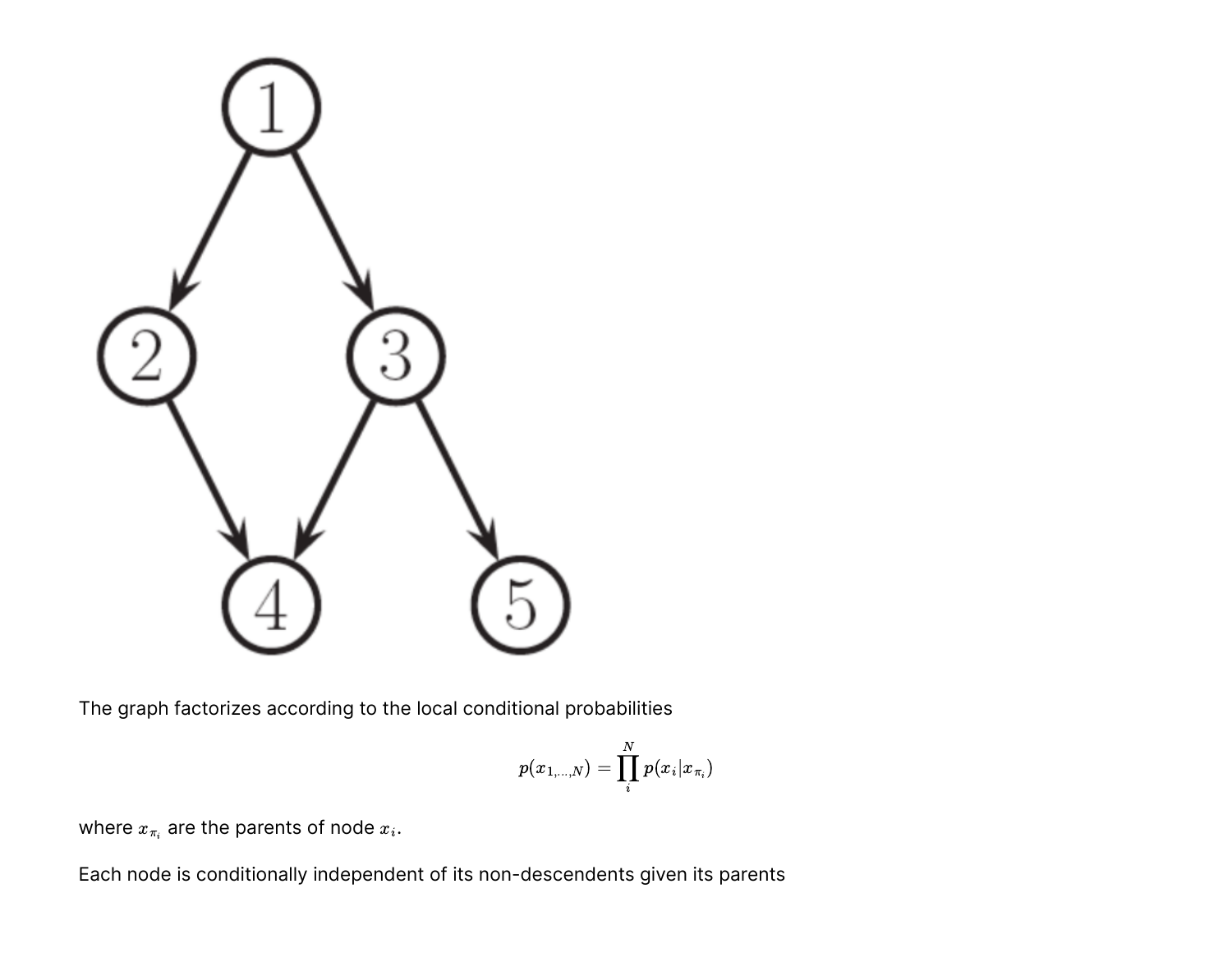Recall that this is simply a topological ordering of the graph (i.e. parents have lower numbers than their children)

For discrete variables, each node stores a <u>[conditional probability table](https://en.wikipedia.org/wiki/Conditional_probability_table)</u> (CPT) of size  $k^n$ , where  $k$  is the number of discrete states and  $n$  the number of parent nodes.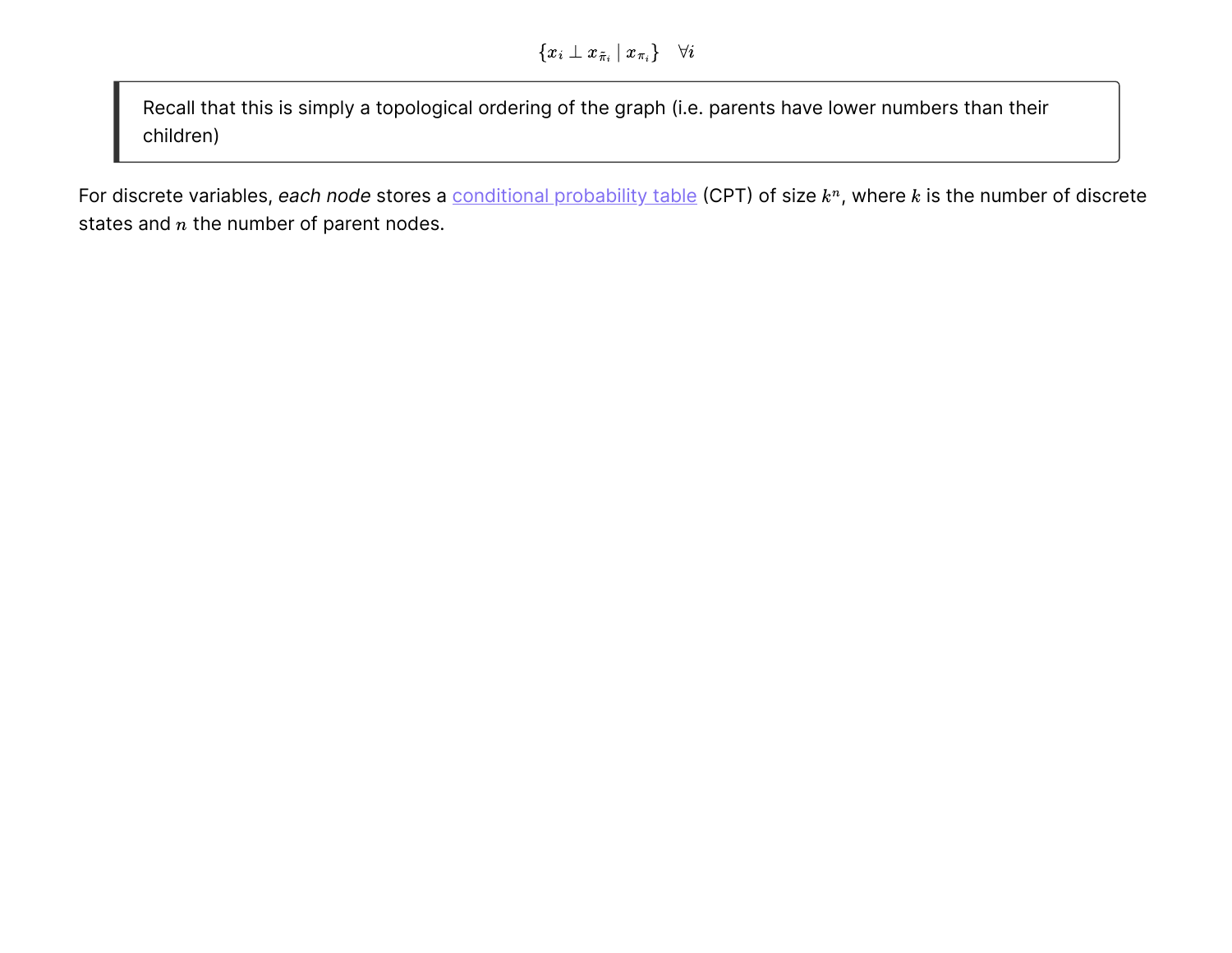

In the DAGM above,  $X_6$  has  $k^n = 2^2$  possible configurations.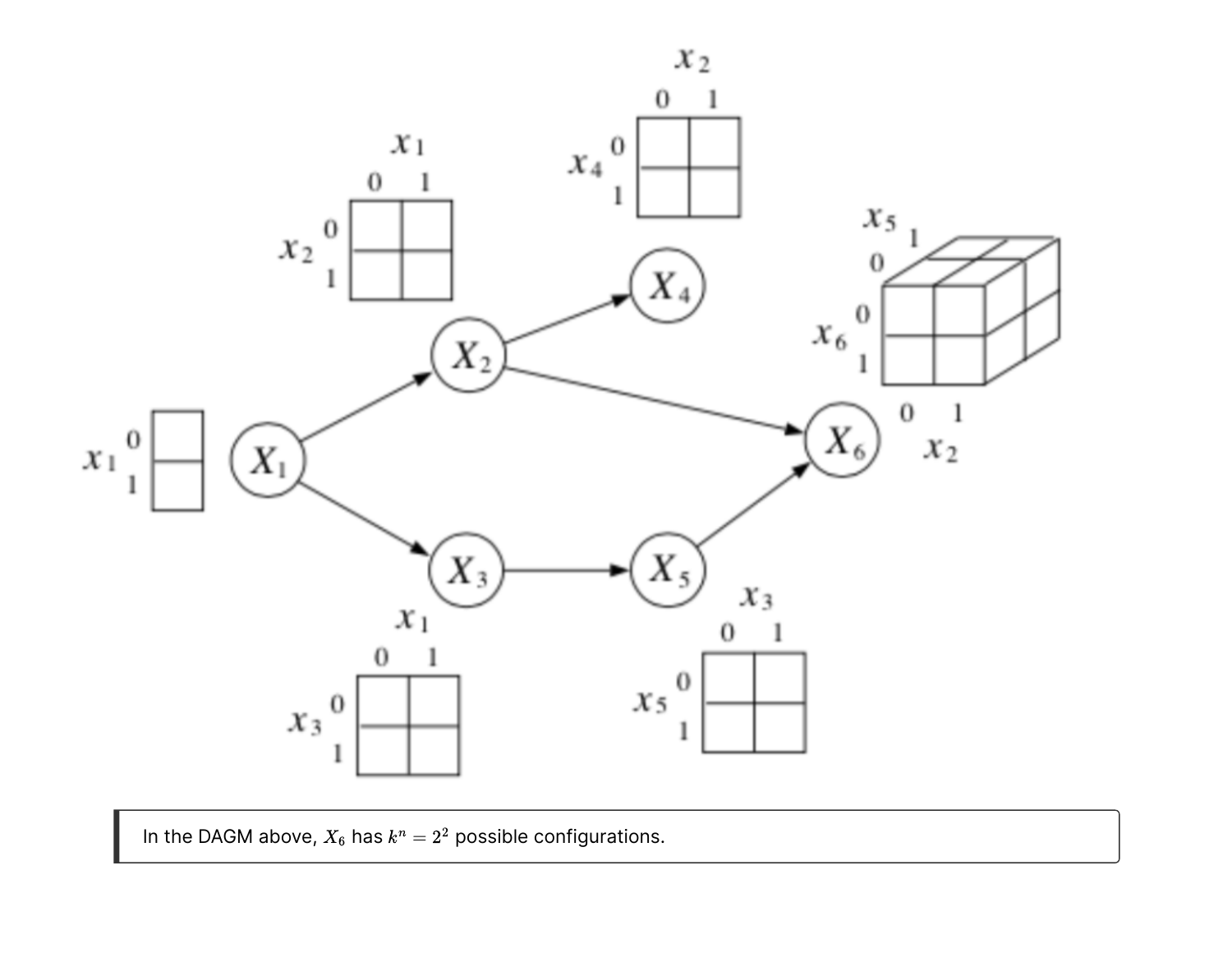### **Are DAGMs always useful?**

For some problems, it is not always clear how to choose the direction for the edges in our DAGMs. Take the example of modeling dependencies in an image



Figure: Causal MRF or a Markov mesh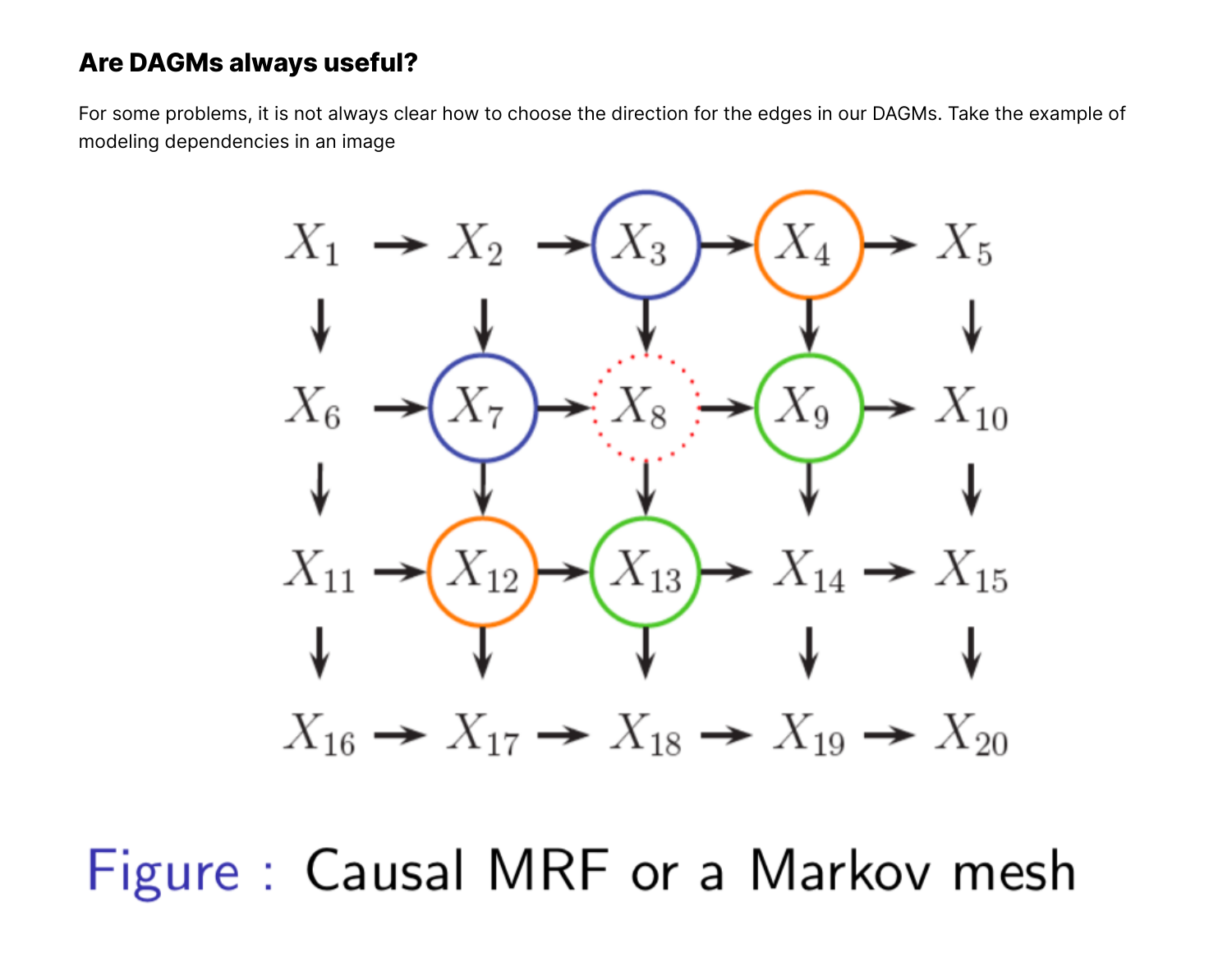[Our assumptions lead to unatural conditional independence between random variables. Take for example, the](https://en.wikipedia.org/wiki/Markov_blanket) Markov blanket of node  $X_8$ 

 $mb(8) = \{3, 7\} \cup \{9, 13\} \cup \{12, 4\}$ 

The [Markov blanket](https://en.wikipedia.org/wiki/Markov_blanket) contains the parents, children and co-parents of a node. More generally, it is the set of all variables that shield the node from the rest of the network. I think the point of this example is that one would expect  $X_2$  and  $X_{14}$  to be in the Markov blanket  $mb(8)$ , especially given that  $X_4$  and  $X_{12}$  are.

An alternative to DAGMs, is undirected graphical models (UGMs).

## **Undirected Graphical Models**

Undirected graphical models, also called [Markov random fields](https://en.wikipedia.org/wiki/Markov_random_field) (MRFs) or Markov networks, are a set of random variables described by an undirected graph. As in DAGMs, the **nodes** in the graph represent *random variables*. However, in contrast to DAGMs, **edges** represent *probabilistic interactions* between neighboring variables (as opposed to conditional dependence).

### **Dependencies in UGMs**

In DAGMs, we used conditional probabilities to represent the distribution of nodes given their parents. In UGMs, we use a more *symmetric* parameterization that captures the affinities between related variables.

The following three properties are used to determine if nodes are conditionally independent:

 $\mathsf{def}.$  **Global Markov Property** (G):  $X_A \bot X_B | X_C$  iff  $X_C$  separates  $X_A$  from  $X_B$ 

!!! note

That is, there is no path in the graph between  $A$  and  $B$  that doesn't go through  $X_C.$ 

def. Local Markov Property (Markov Blanket) (L): The set of nodes that renders a node  $t$  conditionally independent of all the other nodes in the graph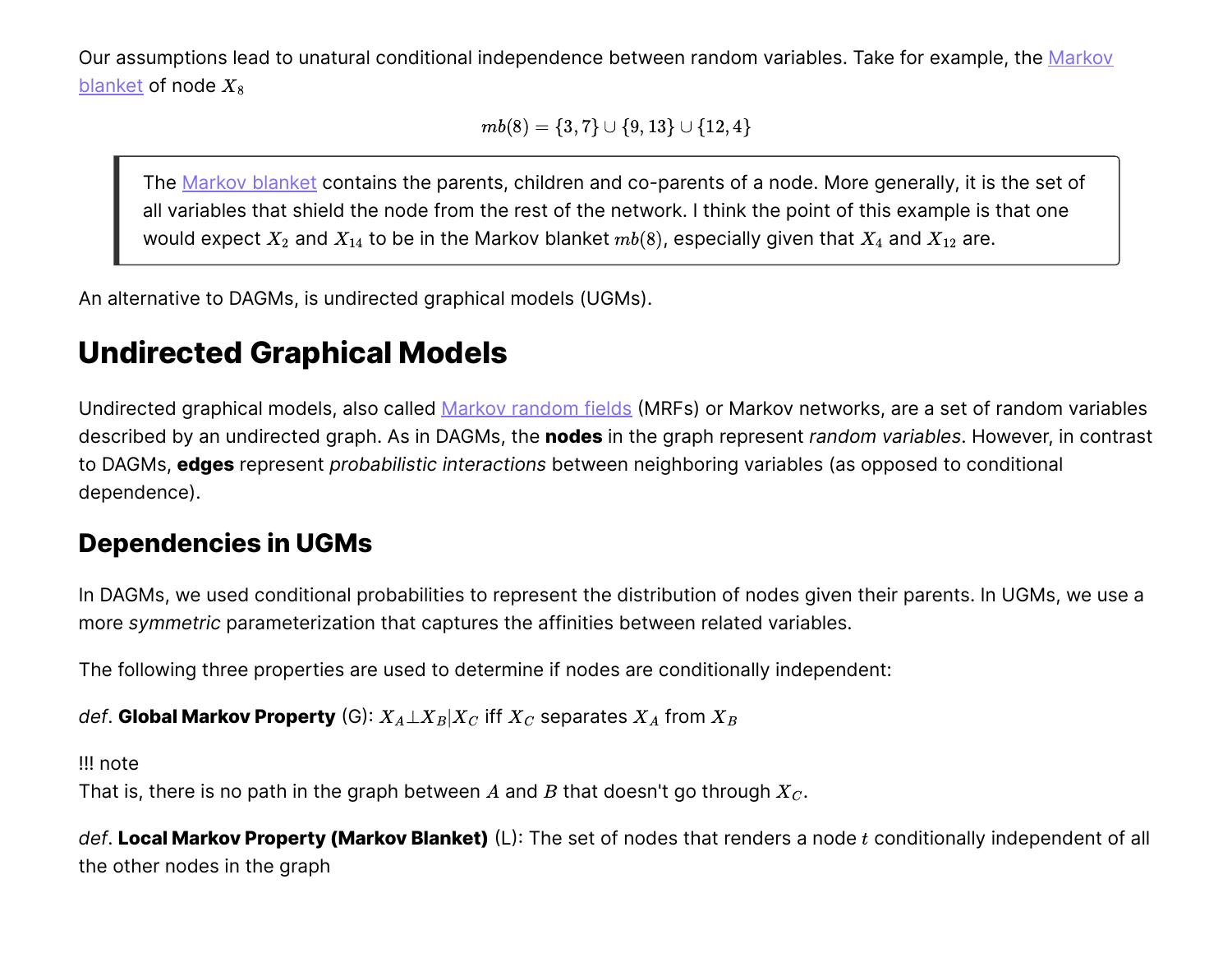where  $cl(t) = mb(t) \cup t$  is the closure of node t.

def. **Pairwise (Markov) Property** (P): The set of nodes that renders two nodes,  $s$  and  $t$ , conditionally independent of each other.

$$
s\bot t|\mathcal{V}\setminus\{s,t\}\Leftrightarrow G_{st}=0
$$

!!! note

 $\hat{G}_{st}$  is a function that counts the number of edges between nodes  $s,t$ 

where

$$
G \Rightarrow L \Rightarrow P \Rightarrow G \quad p(x) > 0
$$

#### **Simple example**



- Global:  $\{1,2\} \perp \{6,7\} |\{3,4,5\}$
- Local:  $1 \text{ } \perp \text{rest} | \{2,3\}$
- Pairwise: 1⊥7|rest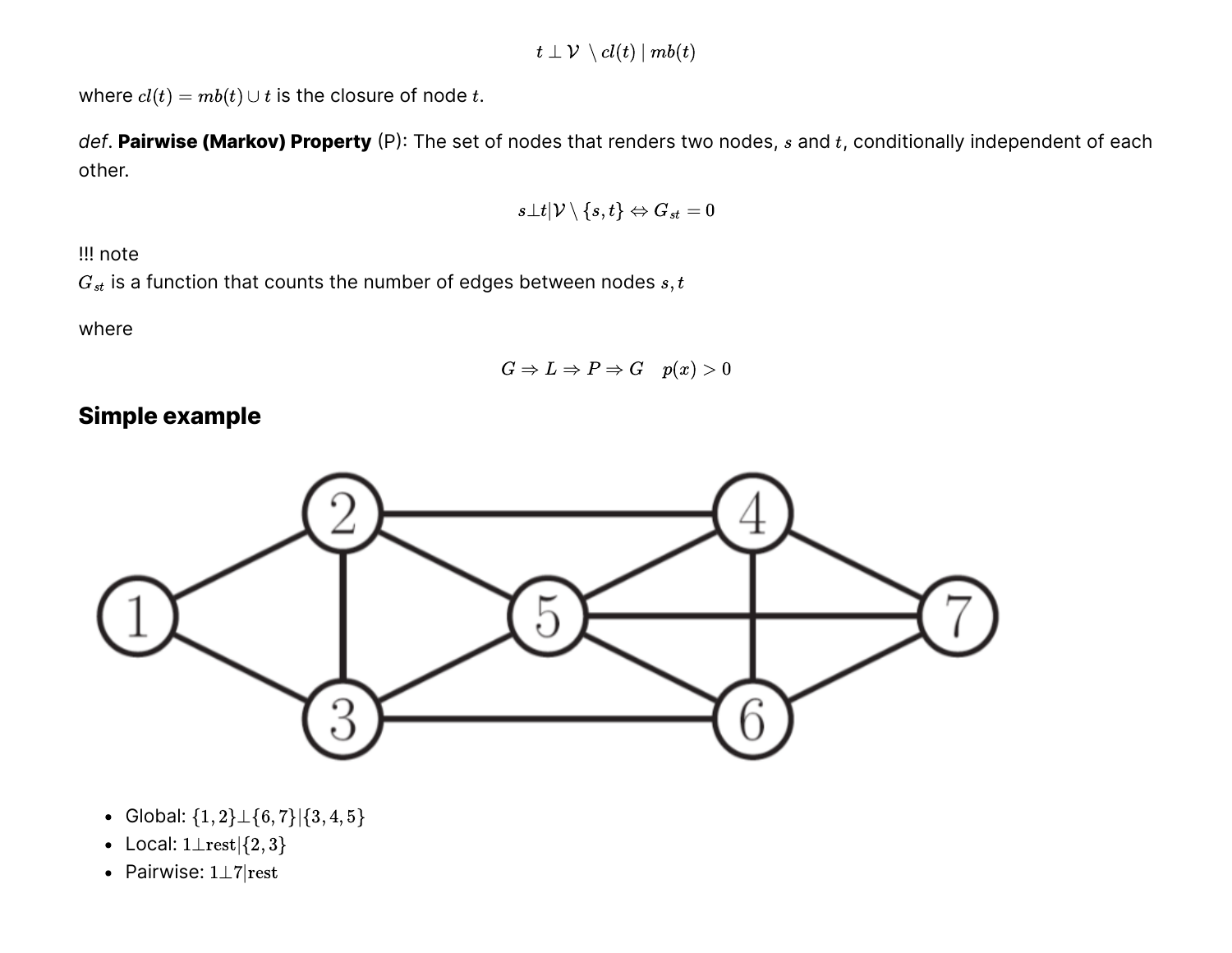#### **Image example**



- Global:  $\{X_1, X_2\} \bot \{X_{15}, X_{20}\}|\{X_3, X_6, X_7\}$
- Local:  $1\bot \mathrm{rest}| \{X_2, X_6\} |$
- Pairwise: 1⊥20|rest

### **Not all UGMs can be represented as DGMs**

Take the following UGM for example (a) and our attempts at encoding this as a DGM (b, c).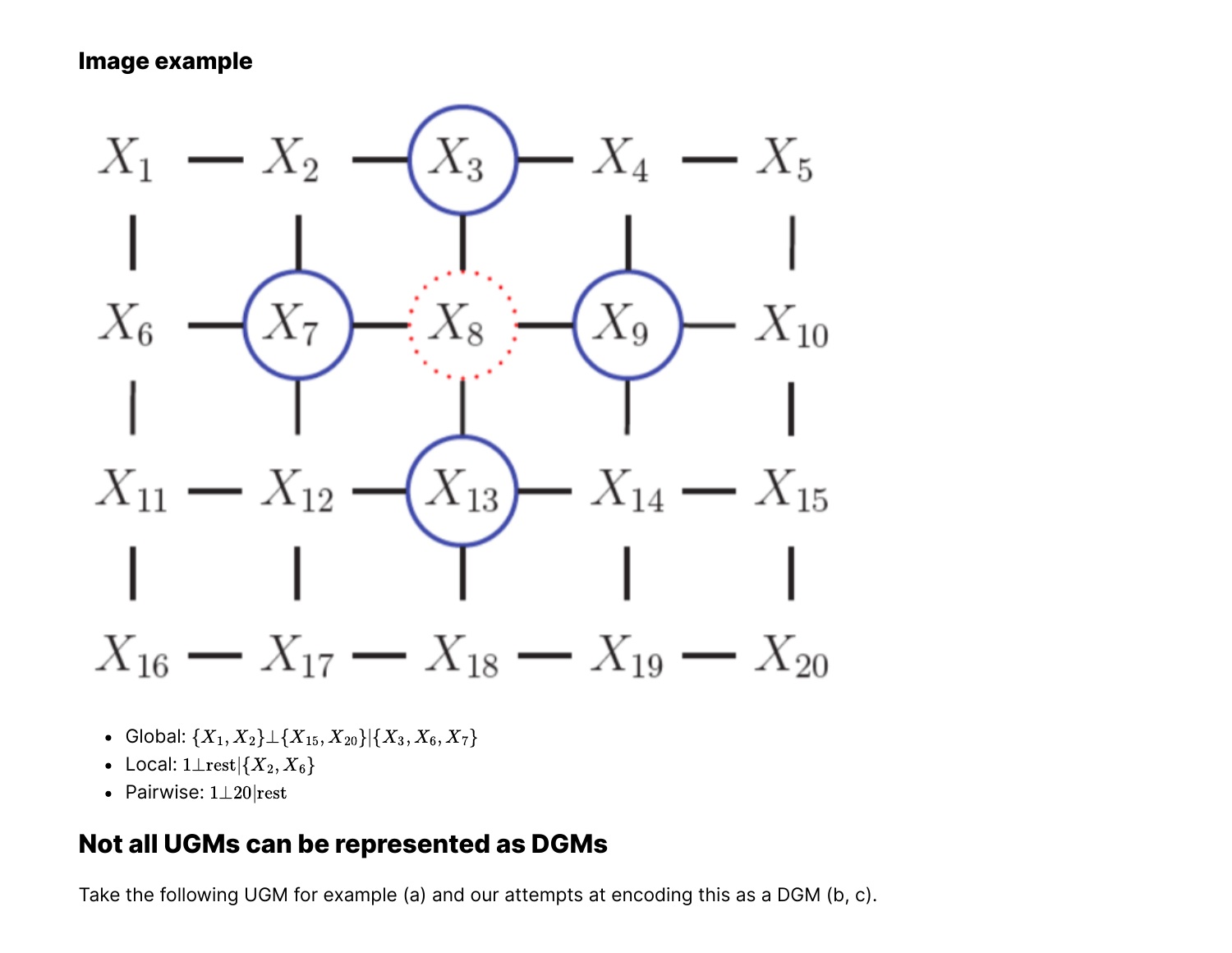

First, note the two conditional independencies of our UGM in (a):

- 1.  $A\bot C|D, B$
- 2.  $B \perp D | A, C$

In (b), we are able to encode the first independence, but not the second (i.e., our DGM implies that B is dependent on D given A and C). In (c), we are again able to encode the first independence, but our model also implies that B and D are marginally independent.

### **Not all DGMs can be represented as UGMs**

It is also true that not all DGMs can be represented as UGMs. One such example is the 'V-structure' that we saw in the **explaining away** case in lecture 3.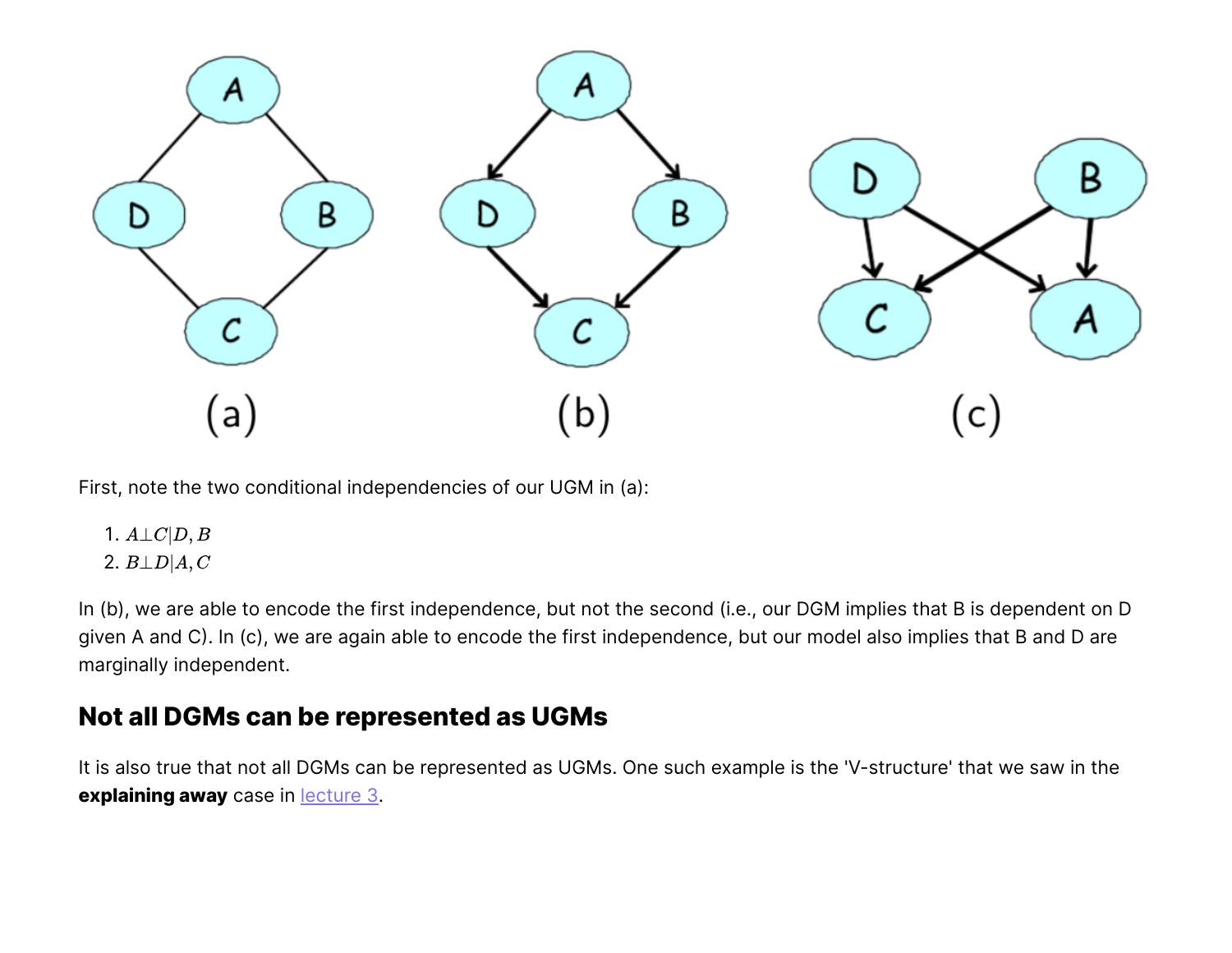

An undirected model is unable to capture the marginal independence,  $X \bot Y$  that holds at the same time as  $\neg (X \bot Y | Z).$ 

### **Cliques**

A **[clique](https://en.wikipedia.org/wiki/Clique_(graph_theory))** in an undirected graph is a subset of its vertices such that every two vertices in the subset are connected by an edge (i.e., the subgraph induced by the clique is [complete\)](https://en.wikipedia.org/wiki/Complete_graph).

*def*. A **[maximal](https://en.wikipedia.org/wiki/Clique_(graph_theory)#Definitions) clique** is a clique that cannot be extended by including one more adjacent vertex.

*def*. A **[maximum](https://en.wikipedia.org/wiki/Clique_(graph_theory)#Definitions) clique** is a clique of the *largest possible size* in a given graph.

For example, in the following graph a *maximal clique* is show in blue, while a *maximum clique* is shown in green.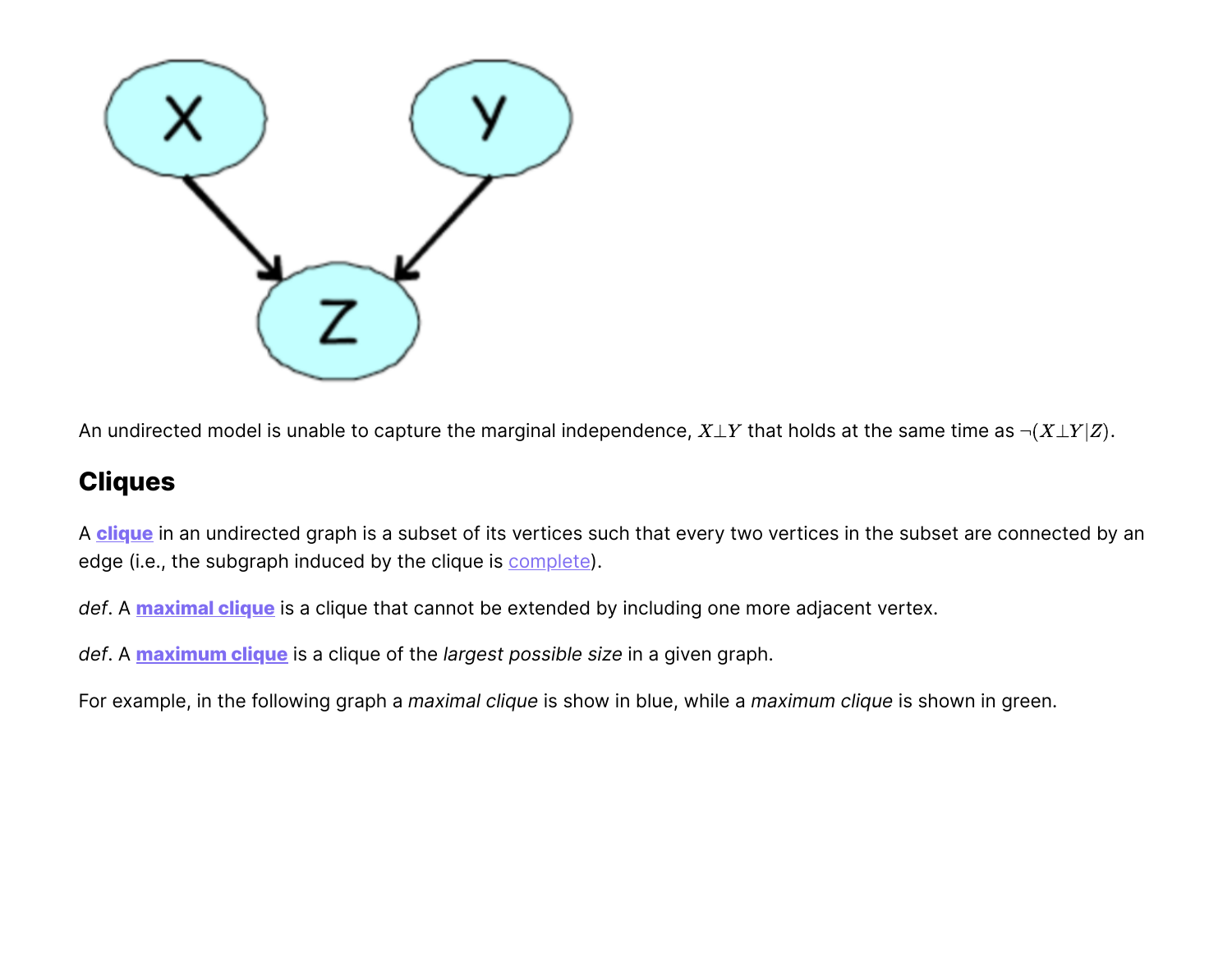

#### **Parameterization of an UGM**

Let  $x = (x_1, \ldots, x_m)$  be the set of all random variables in our graph. Unlike in DGMs, there is no topological ordering associated with an undirected graph, and so we *cannot* use the chain rule to represent the joint distribution  $p(x)$ .

Instead of associating conditional probabilities with each node, we associate **potential functions** or **factors** with each *maximal clique* in the graph.

For a given clique  $c$ , we define the potential function or factor

 $\psi_c(x_c|\theta_c)$ 

to be any non-negative function, where  $x_c$  is some subset of variables in  $x$  involved in a unique, maximal clique.

The joint distribution is *proportional* to the *product of clique potentials*

$$
p(x) \propto \prod_{c \in \mathcal{C}} \psi_c(x_c|\theta_c)
$$

where  $C$  is the set of all cliques.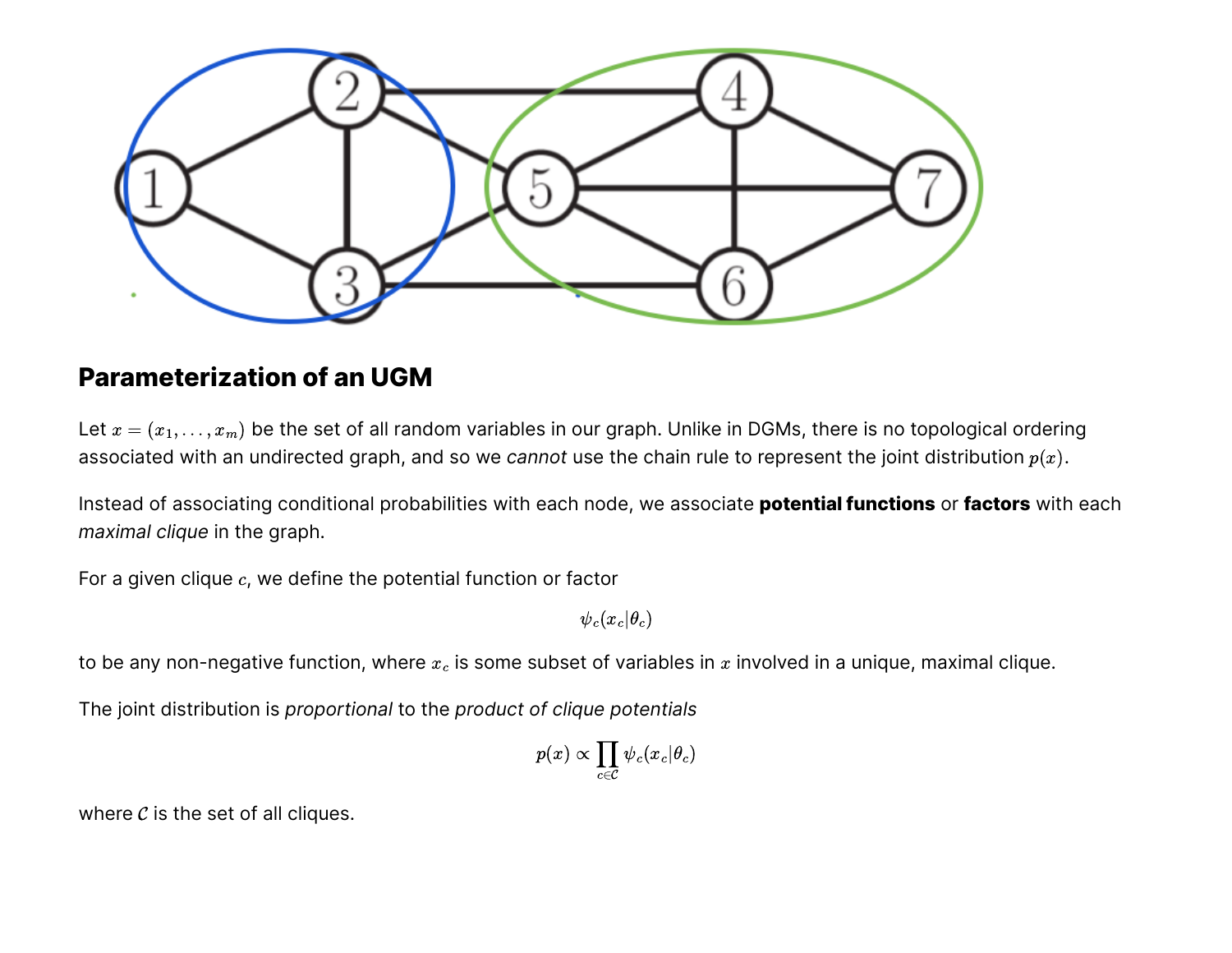Any positive distribution whose conditional independencies are represented with an UGM can be represented this way.

*More formally*,

A distribution  $p(x)>0$  satisfies the conditional independence properties of an undirected graph  $G$  iff  $p$  can be represented as a product of factors, one per maximal clique, i.e.,

$$
p(x|\theta) = \frac{1}{Z(\theta)} \prod_{c \in \mathcal{C}} \psi_c(x_c|\theta_c)
$$

where  $C$  is the set of all (maximal) cliques of  $G$ , and  $Z(\theta)$  the **partition function**, defined as

$$
Z(\theta) = \sum_x \prod_{c \in \mathcal{C}} \psi_c(x_c|\theta_c)
$$

The factored structure of the distribution makes it possible to more efficiently do the sums/integrals needed to compute it.

Lets see how to factorize the undirected graph of our running example:

"../img/lecture\_4\_7A.png" is not created yet. Click to create.

 $p(x) \propto \psi_{1,2,3}(x_1,x_2,x_3) \psi_{2,3,5}(x_2,x_3,x_5) \psi_{2,4,5}(x_2,x_4,x_5) \psi_{3,5,6}(x_3,x_5,x_6) \psi_{4,5,6,7}(x_4,x_5,x_6,x_7)$ 

#### **Representing potentials**

Recall how we parameterized DAGMs of discrete random variables by using conditional probability tables to represent the possible configurations of each node. In this case, the parameters were a valid probability distribution (i.e. the probabilities of the possible configurations summed to 1).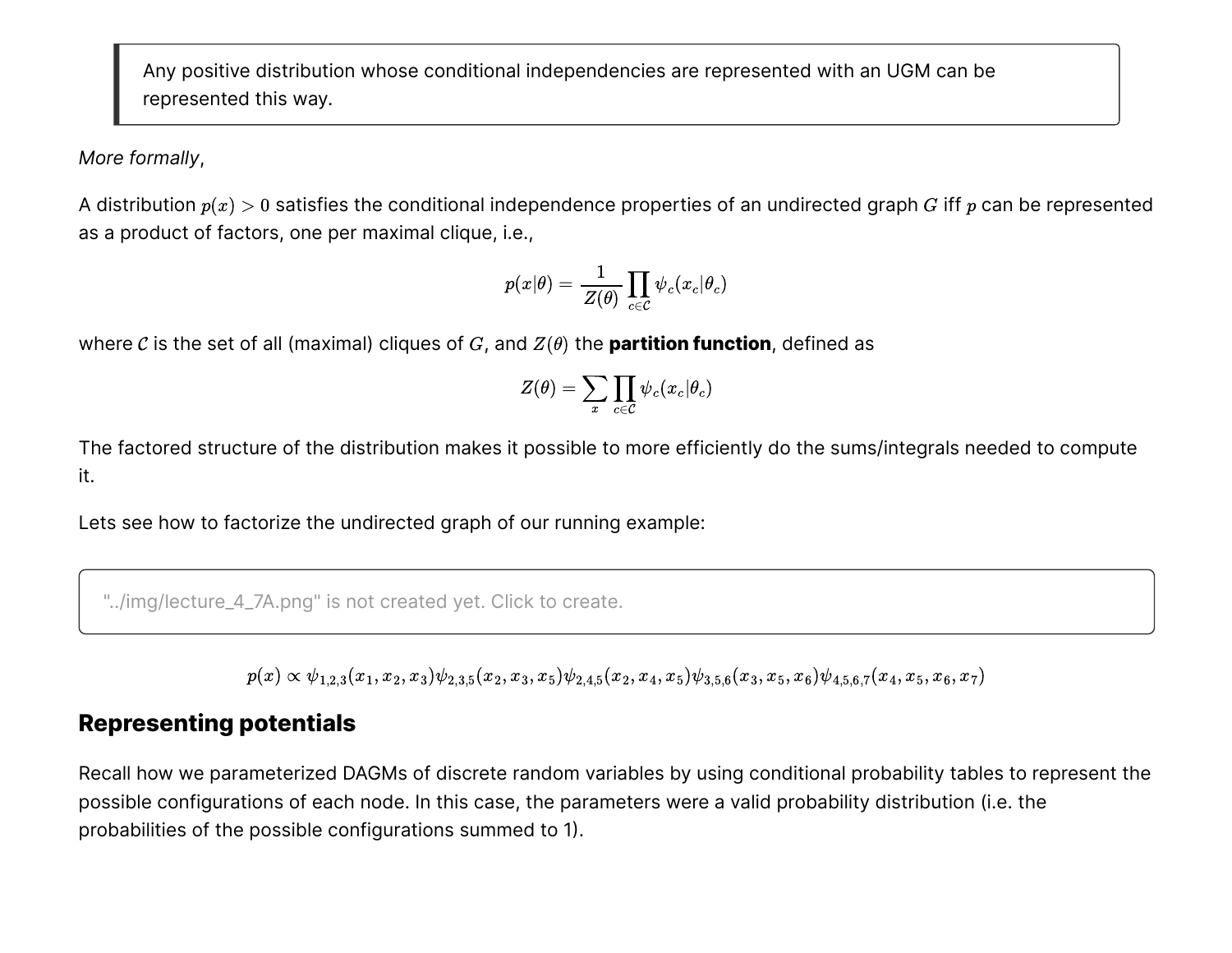In UGMs, we do something similar. If the variables are discrete, we can represent the *potential* (or energy) functions as tables of (non-negative) numbers

$$
p(A,B,C,D)=\frac{1}{Z}\psi_{A,B}(A,B)\psi_{B,C}(B,C)\psi_{C,D}(C,D)\psi_{A,D}(A,D)
$$

where



It is important to note that these potentials are *not* probabilities, but instead encode *relative affinities* between the different assignments. For example, in the above table,  $a^0, b^0$  is taken to be 30X more likely than  $a^1, a^0.$ 

A more general approach is to define the log potentials as a linear function of the parameters

$$
\log \psi_c(y_c) = \phi_c(y_c)^T \theta_c
$$

where  $\phi_c(y_c)$  is a feature vector.

The resulting distribution is given by

$$
p(y|\theta) = \exp\{\sum_c \phi_c(y_c)^T\theta_c - \log Z(\theta)\}
$$

which has an exponential famility form. Thus its moments can be computed using the properties of the exponential families.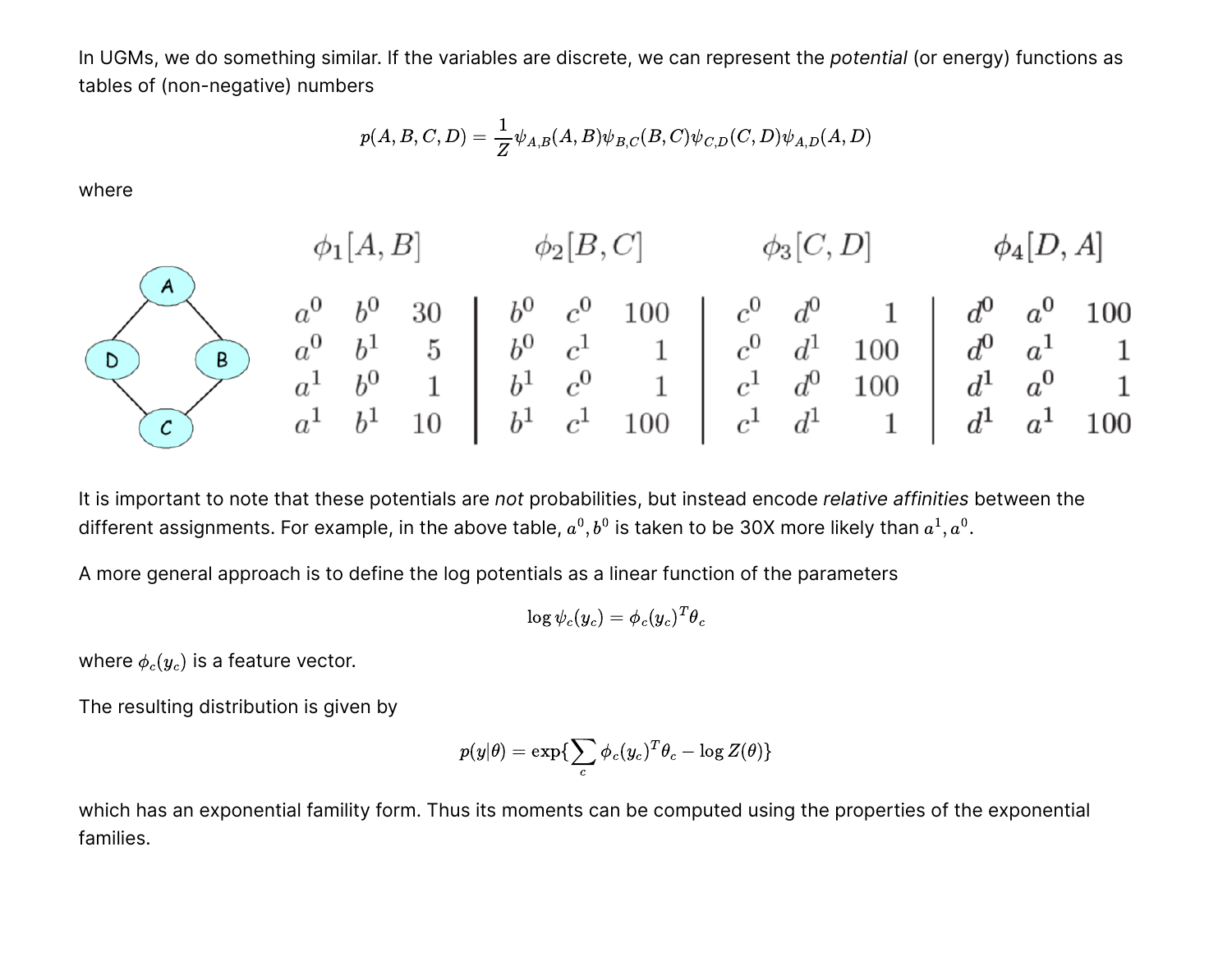## **Example MRF: Ising model**

Below, we will use some terms from statistical physics which may be confusing (it is ok if it is).

The Ising model is an example of an MRF that arose from statistical physics which was originally deveoped for modeling the behavior of magnets. The nodes variables are spins, i.e., we use  $y_s \in \{-1, +1\}$  to denote the spin of an atom, which is either down or up. In some magnets, called ferro-magnets, neighboring spins tend to line up in the same direction whereas in others termed as anti-ferro-magnets, the spins tend to be different from their neighbors. We focus on ferromagnets.

#### For example

"../img/ising2.png" is not created yet. Click to create.

and define the pairwise clique potentials as

$$
\psi_{st}(y_s,y_t)=\begin{pmatrix} e^J & e^{-J}\\ e^{-J} & e^J\end{pmatrix}
$$

where  $J$  is the coupling strength between nodes  $s$  and  $t.$ 

This means that if the nodes  $s$  and  $t$  are connected by an edge (denoted with  $s\sim t$ ), then in compact form we have  $\psi_{st}(y_s,y_t)=e^{Jy_sy_t}.$  For instance, if  $(y_s,y_t)=(1,-1)$  we have  $\psi_{st}(1,-1)=e^{-J}.$  Notice that if the nodes  $s$  and  $t$  have the same spin, this increases the potential, hence the probability of that configuration.

Sometimes there is an external field, which is an energy term added to each spin. This is equivalent to considering a node potential for each variable given as

$$
\psi_s(y_s)=e^{b_s y_s}
$$

The overall distribution becomes